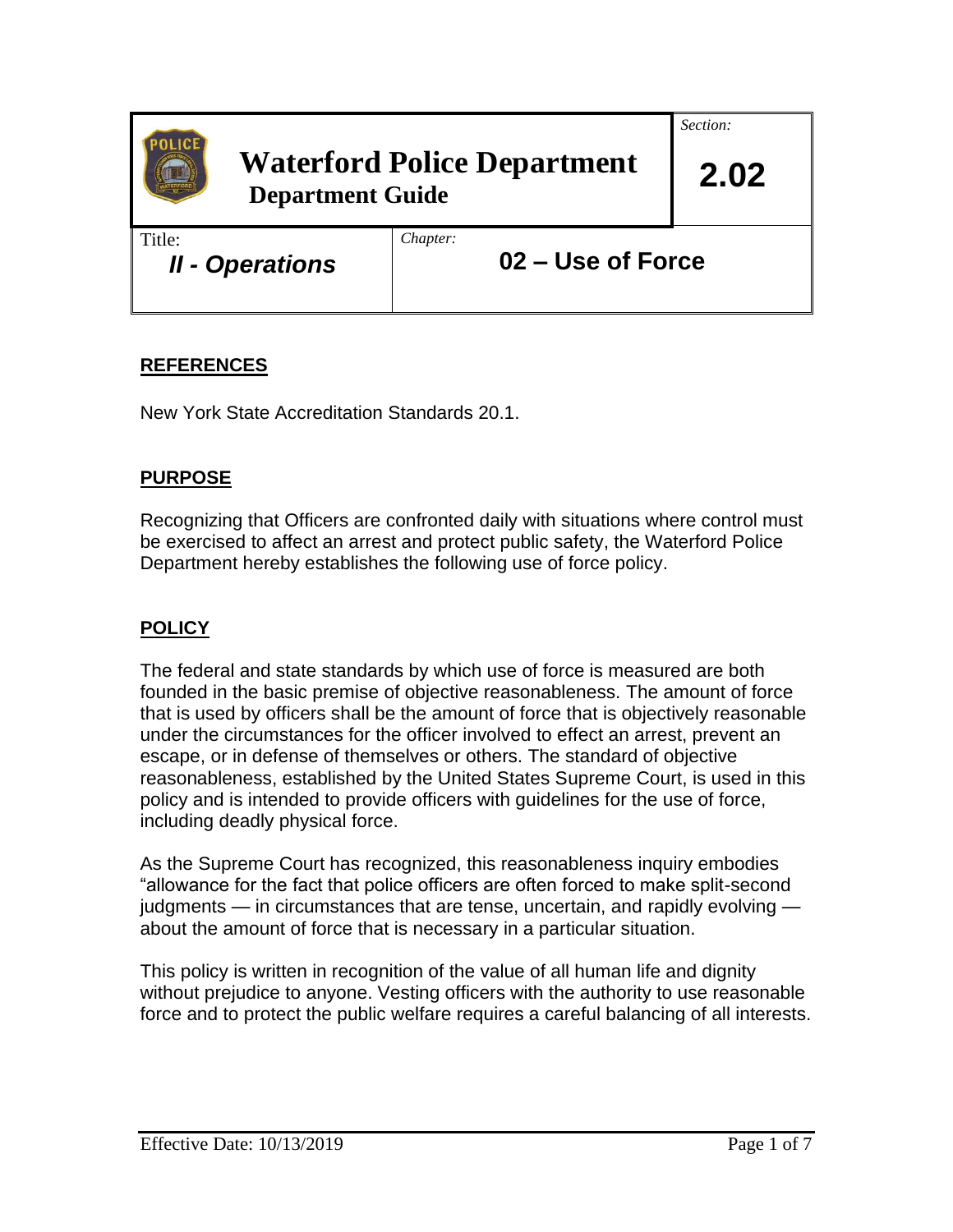#### **DEFINITIONS**

**Objectively Reasonable** – An objective standard used to judge an officer's actions. Under this standard, a particular application of force must be judged through the perspective of a reasonable officer facing the same set of circumstances, without the benefit of 20/20 hindsight, and be based on the totality of the facts that are known to that officer at the time that the force was used.

**Deadly Physical Force** - Physical force which, under the circumstances in which it is used, is readily capable of causing death or other serious physical injury.

**Physical Injury** – Impairment of physical condition or substantial pain.

**Serious Physical Injury** – Physical injury which creates a substantial risk of death, or which causes death or serious and protracted disfigurement, protracted impairment of health or protracted loss or impairment of the function of any bodily organ.

#### **USE OF FORCE**

- A. In general terms, force is authorized to be used when reasonably believed to be necessary to effect a lawful arrest or detention, prevent the escape of a person from custody, or in defense of one's self or another.
- B. Under the 4th Amendment, a police officer may use only such force as is "objectively reasonable" under the circumstances. The reasonableness of a particular use of force must be judged from the perspective of a reasonable officer on the scene.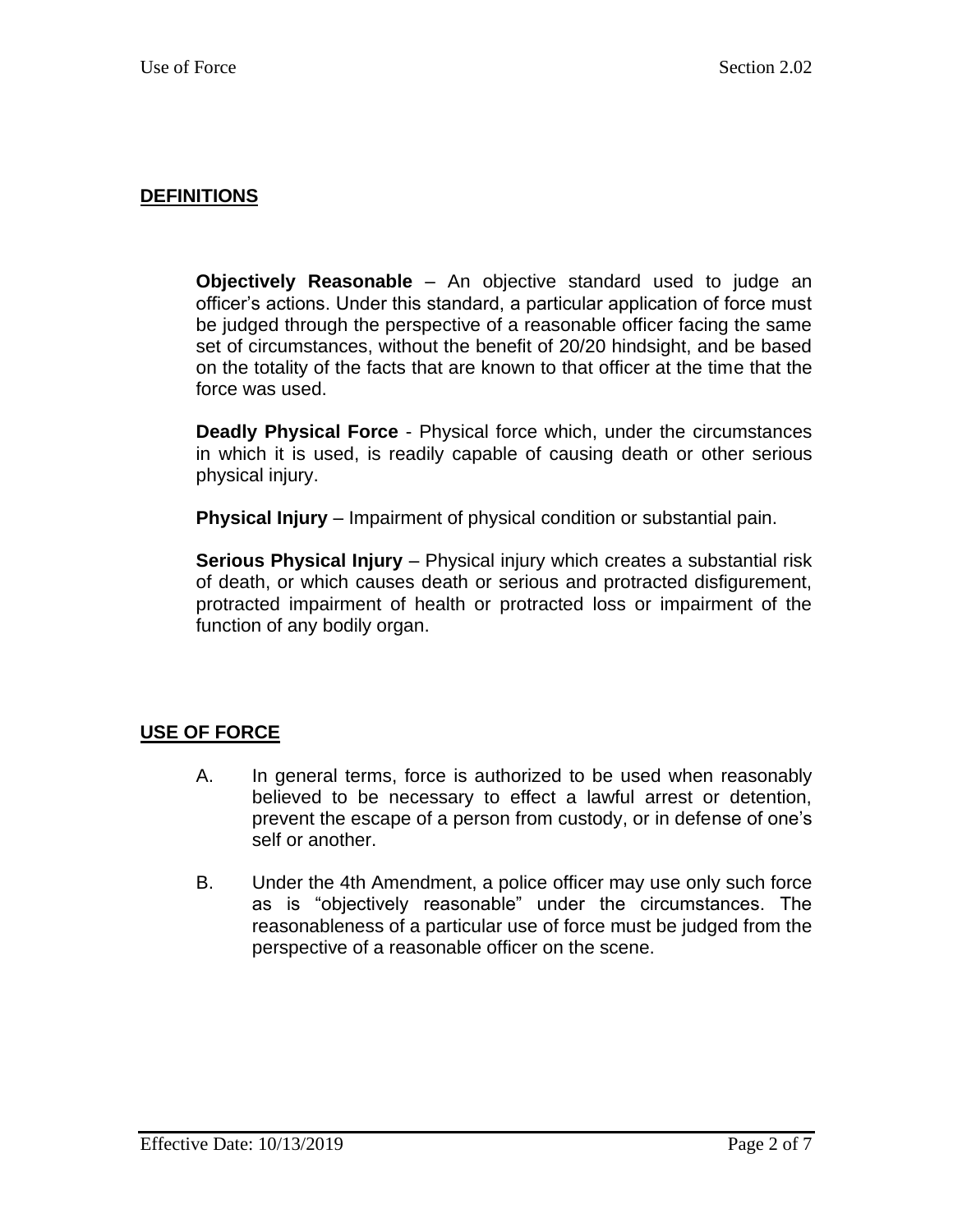#### **DETERMINING THE OBJECTIVE REASONABLENESS OF FORCE**

- A. When used, force should be only that which is objectively reasonable given the circumstances perceived by the officer at the time of the event.
- B. Factors that may be used in determining the reasonableness of force include, but are not limited to:
	- 1. The severity of the crime or circumstance.
	- 2. The level and immediacy of threat or resistance posed by the suspect.
	- 3. The potential for injury to citizens, officers, and suspects.
	- 4. The risk or attempt of the suspect to escape.
	- 5. The knowledge, training, and experience of the officer.
	- 6. Officer/subject considerations such as age, size, relative strength, skill level, injury or exhaustion, and the number of officers or subjects.
	- 7. Other environmental conditions or exigent circumstances.

#### **DUTY TO INTERVENE**

- A. Any officer present and observing another officer using force that he/she reasonably believes to be clearly beyond that which is objectively reasonable under the circumstances shall intercede to prevent the use of unreasonable force, if and when the officer has a realistic opportunity to prevent harm.
- B. An officer who observes another officer use force that exceeds the degree of force as described in subdivision A of this section should promptly report these observations to a supervisor.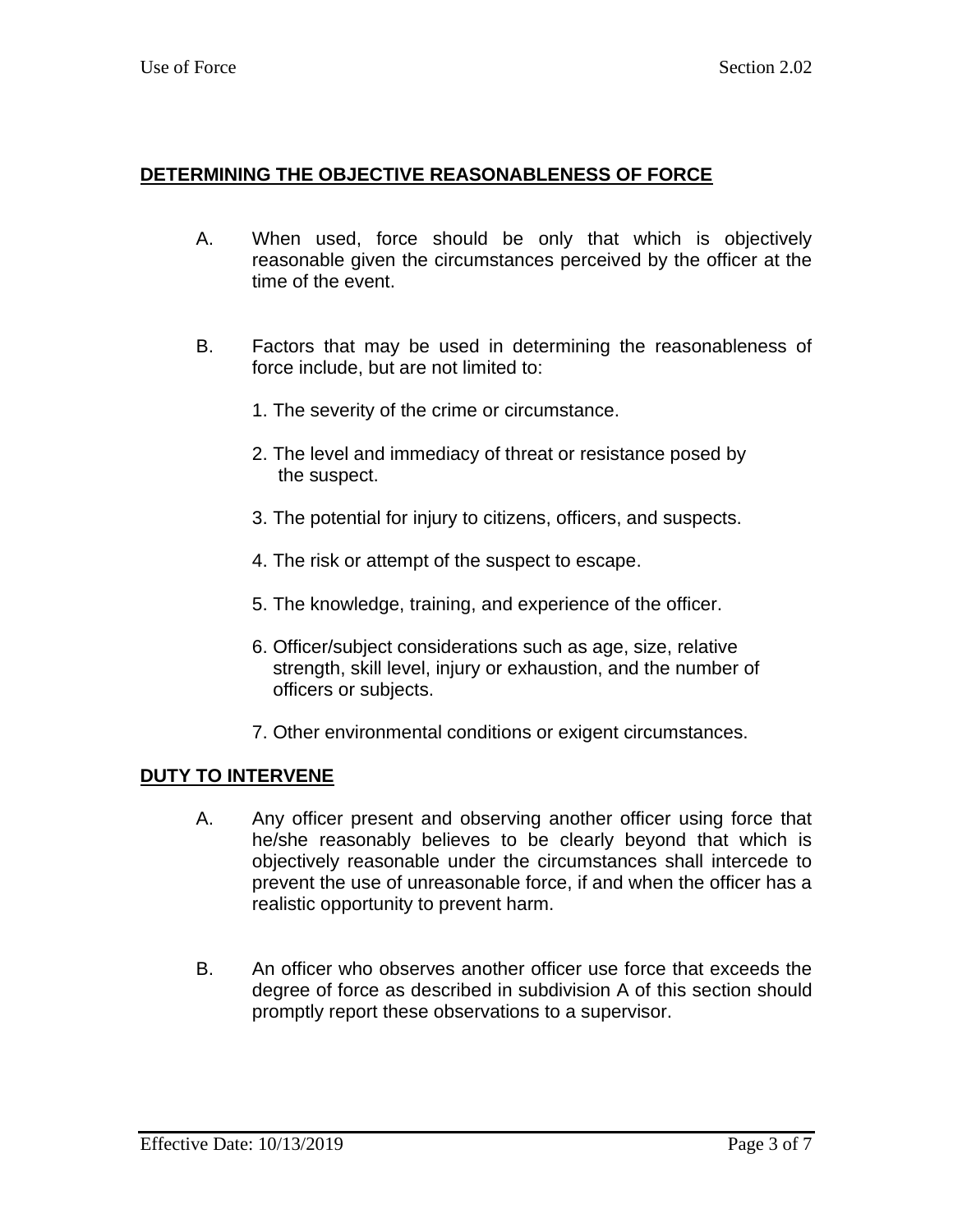### **USE OF DEADLY PHYSICAL FORCE**

- A. Deadly physical force may be used by an officer to protect themselves or another person from what the officer reasonably believes is an imminent threat of serious physical injury or death.
- B. Deadly physical force may be used to stop a fleeing suspect where:
	- 1. The officer has probable cause to believe the suspect has committed a felony involving the infliction or threat of serious physical injury or death; and,
	- 2. The officer reasonably believes that the suspect poses an imminent threat of serious physical injury to the officer or to others.
	- 3. Where feasible, some warning should be given prior to the use of deadly physical force. *Warning shots are prohibited*.
- C. Chokeholds and Obstruction of Breathing or Blood Circulation
	- 1. Any application of pressure to the throat, windpipe, neck, or blocking the mouth or nose of a person in a manner that may hinder breathing, reduce intake of air or obstruct blood circulation, is prohibited unless deadly physical force is authorized.

#### **PROHIBITED USES OF FORCE**

- A. Force shall not be used by an officer for the following reasons:
	- 1. To extract an item from the anus or vagina of a subject without a warrant, except where exigent circumstances are present.
	- 2. To coerce a confession from a subject in custody;
	- 3. To obtain blood, saliva, urine, or other bodily fluid or cells, from an individual for the purposes of scientific testing in lieu of a court order where required;
	- 4. Against persons who are handcuffed or restrained unless it is used to prevent injury, escape, or otherwise overcome active or passive resistance posed by the subject.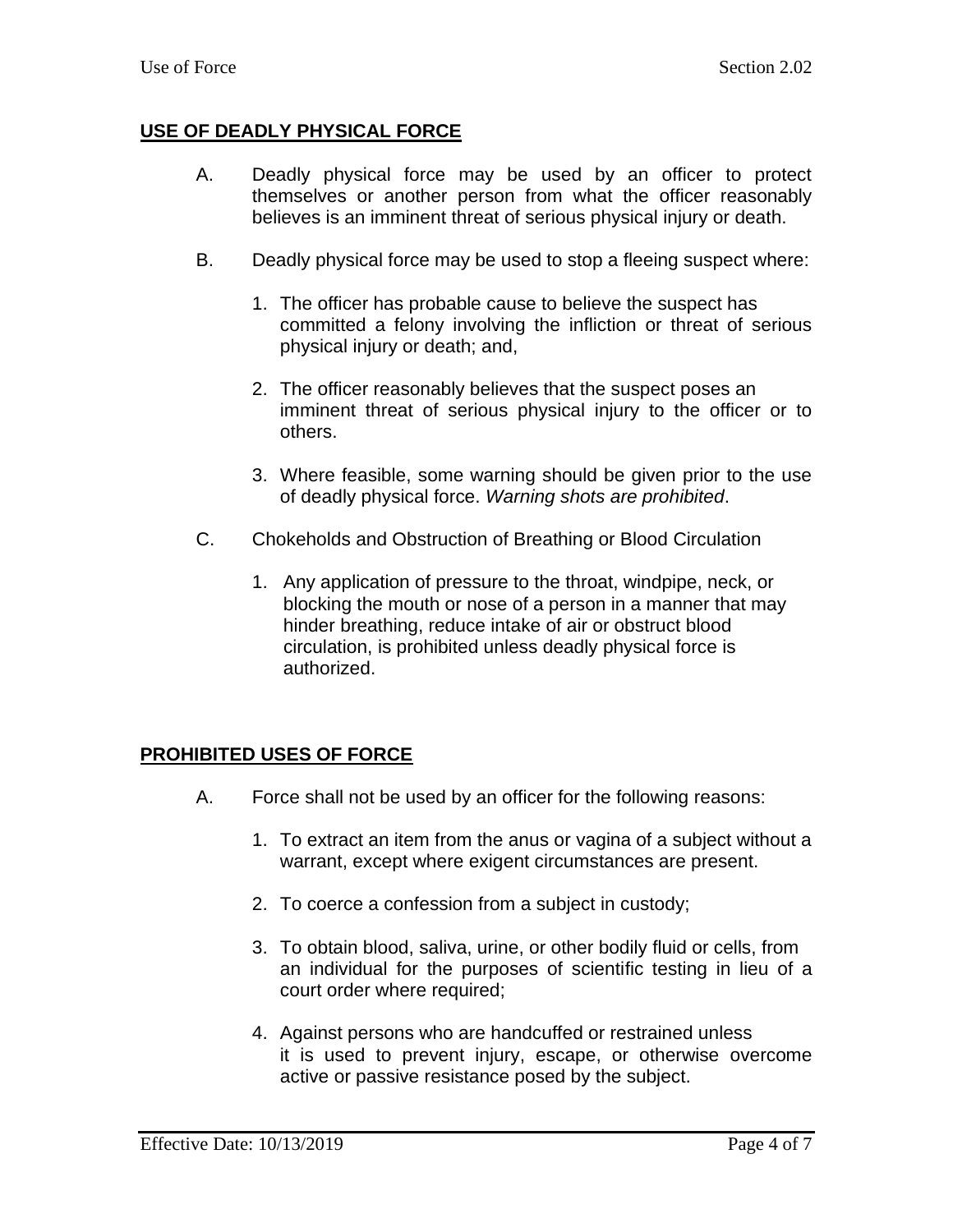#### **REPORTING & REVIEWING THE USE OF FORCE**

- A. A police or peace officer or other law enforcement entity who has custody of a person must provide attention to the medical and mental health needs of a person in their custody and obtain assistance and treatment of such needs, which are reasonable and provided in good faith.
	- 1. This includes appropriate and timely medical attention being provided to a party injured as a result of a use of force incident.
	- 2. The immediate mental health needs of a person shall be based upon the reasonable cause to believe that a person, who appears to be mentally ill, is conducting themselves in a manner which is likely to result in a serious harm to themselves or others.
- B. Members involved in use of force incidents as described below shall notify their supervisor as soon as practicable and shall complete a departmental use of force report.
	- 1. Use of force that results in a physical injury.
	- 2. Use of force incidents that a reasonable person would believe is likely to cause an injury.
	- 3. Incidents that result in a complaint of pain from the suspect except complaints of minor discomfort from compliant handcuffing.
	- 4. Incidents where a conducted energy device (CED) was intentionally discharged or accidentally discharged after being displayed.
	- 5. Incidents where a firearm was discharged at a subject.
- C. A Department use of force report should be used to document any reportable use of force incident.
- D. Officers should document any requests for necessary medical or mental health treatment as well as efforts of police to arrange for such treatment.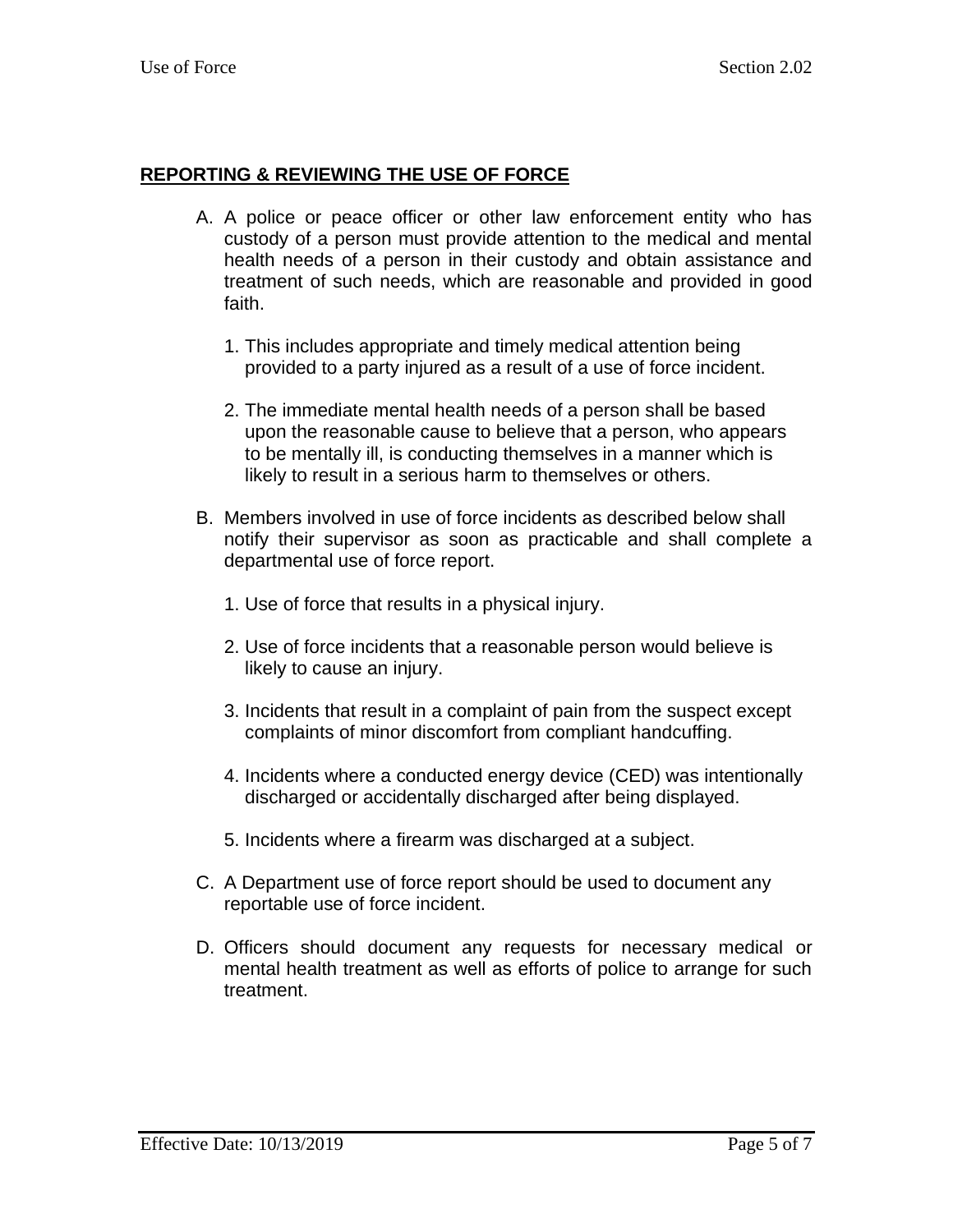#### **PROCEDURES FOR INVESTIGATING USE OF FORCE INCIDENTS**

- A. Where practicable, a supervisor should respond to the scene to begin the preliminary force investigation. In any instance of use of force, the supervisor shall:
	- 1. Document the officer's and suspect's statements.
	- 2. Ensure photographs are taken which sufficiently document any injuries or lack thereof to officers or suspects.
	- 3. Identify/interview witnesses as appropriate;
	- 4. Document, as necessary, the scene of the incident;
	- 5. Ensure Use-of-Force reports (UOF) are submitted by each officer involved.
- B. In all cases involving a subject's death or hospitalization, the shift supervisor shall immediately notify the Public Safety Commissioner.
- C. The shift supervisor shall review reports submitted by the officer(s) involved. He/she shall conduct such further investigation of the incident as may be deemed necessary, and submit findings and conclusion to the Public Safety Commissioner.
- D. The Public Safety Commissioner or designee shall review all use-offorce reports to determine adherence to policy and procedures, completeness of the report and the need for policy amendment or training.
- E. The Public Safety Commissioner shall consider the need for disciplinary action consistent with the current collective bargaining agreement as well as Agency policy and procedure for an Officer who fails to adhere to use of force guidelines.